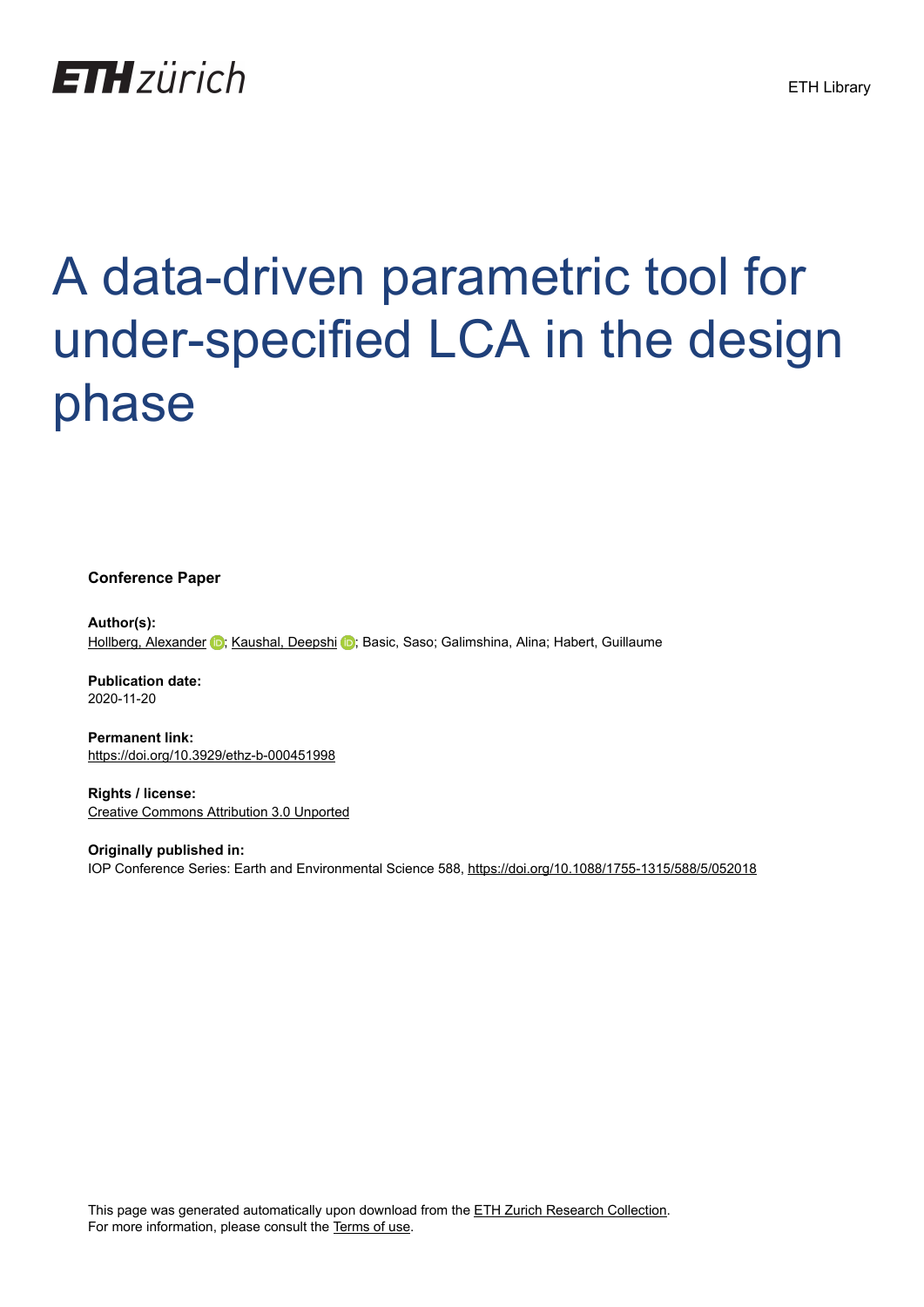### **A data-driven parametric tool for under-specified LCA in the design phase**

Alexander Hollberg<sup>2\*</sup>, Deepshi Kaushal<sup>1</sup>, Saso Basic<sup>1</sup>, Alina Galimshina<sup>1</sup>, Guillaume Habert<sup>1</sup> <sup>1</sup> Institute of Construction and Infrastructure Management, Chair of Sustainable Construction, Swiss Federal Institute of Technology (ETH Zurich)

<sup>2</sup> Department of Architecture and Civil Engineering, Chalmers University of Technology

\*Corresponding author, e-mail address: alexander.hollberg@chalmers.se

**Abstract.** Life Cycle Assessment (LCA) is increasingly applied to evaluate the environmental performance of buildings. However, current tools for building LCA require detailed information not available in the decisive early design stages. As a result, LCA is usually applied as postdesign evaluation and not used to improve the building design. The goal of this paper is to adapt the method of structured under-specified LCA to the Swiss context and implement it in a designintegrated tool. The users of the tool should be able to get a complete estimation of the life cycle impact based on very few inputs, such as building type, intended use and structural system. In addition, the tool should allow to replace these assumptions with more detailed information step by step throughout the design process. The paper describes the development of a structured database and a parametric tool. Furthermore, it exemplifies the intended workflow during the design process on a building design. The presented approach can be scaled up and adapted to the needs of other national contexts in the future. It facilitates environmental performance optimisation of buildings and supports making use of the big potential the building sector has regarding contributing towards climate action (UN SDG 13).

#### **1. Introduction**

According to the latest Sustainable Development Report of the year 2019 [1] most industrialised countries perform well regarding the overall Sustainable Development Goal (SDG) Index. Especially the Nordic countries are ranked high, with Denmark 1<sup>st</sup>, Sweden 2<sup>nd</sup>, and Finland 3<sup>rd</sup>. Norway is ranked 8<sup>th</sup>, followed by Iceland on rank 14. Switzerland is on rank 17. However, none of these countries perform well with regards to SDG 11 Sustainable Cities and Communities and even worse regarding SDG 13 Climate action. While some countries e.g. Switzerland and Sweden are on track to achieve SDG 11 by 2030, no country has implemented enough measures to be able to reach SGD 13. This clearly shows the high demand for action.

The built environment has the largest potential for delivering long-term, significant and cost-effective greenhouse gas (GHG) emission reductions [2]. Until now, the efforts to reduce GHG emissions mainly focused on the use phase of buildings. These measures have successfully reduced the operational energy demand for new and existing buildings and the limits for energy optimization in the use phase have mostly been achieved [3]. Therefore, the whole life cycle of buildings has to be evaluated. Life Cycle Assessment (LCA) has become a widely accepted method for environmental assessment of buildings in a scientific context but is still not commonly applied in design practice. In the rare case that it is applied, LCA is used as post-design evaluation as a mandatory part of sustainability certification schemes. However, post-design evaluation through LCA is not sufficient on its own, as it does not improve the environmental performance of the design [4].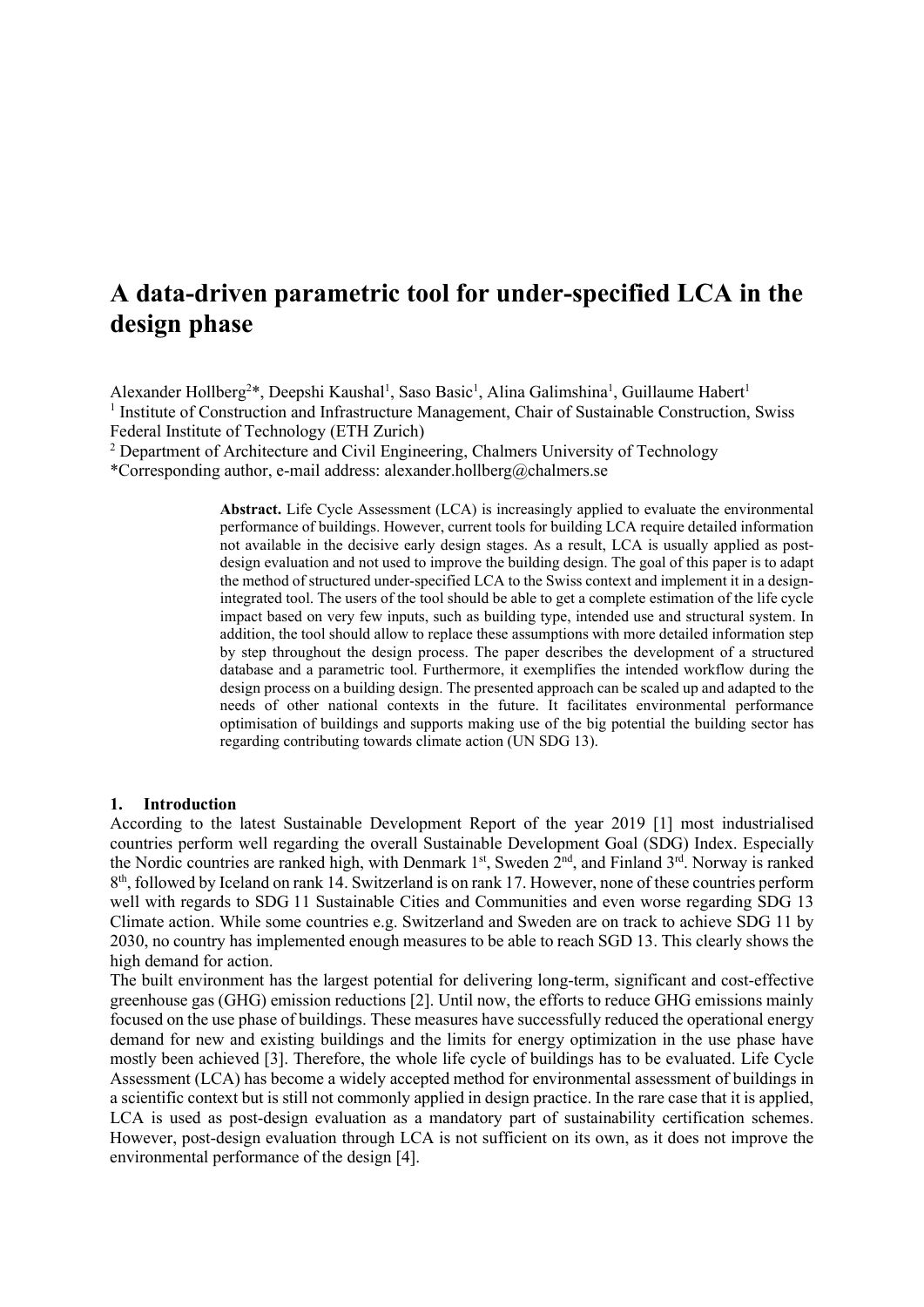In general, decisions made in the early stages of the design process, have the greatest influence, as they set general conditions for the subsequent design process [5]. As such, the early design phase has the highest influence on costs [5], operational energy demand [6] and environmental impacts [7]. Therefore, the biggest potential for optimization and reduction of GHG emissions lies in the early stages of the design process. LCA needs to be applied in early design stages to allow for holistic environmental optimization of the building.

One challenge to use LCA in early design stages is missing data. Many design decisions, for example regarding materials, have not been taken yet. However, current tools require detailed information to be able to calculate the environmental performance. To cope with missing or non-detailed information different approaches for under-specified LCA have been developed [8]–[11]. Tecchio et al. [9] develop a hierarchical structure for building assemblies based on the MasterFormat® and exemplify the method on a wall element. Cavalliere et al. [11] show the application of such an approach throughout the design process for a residential building using a theoretical case study. Hester et al. [10] use an algorithm called Building Attribute to Impact Algorithm [12] to optimise a building towards costs and environmental impact in early design stages. These recent developments show that the approach works for expert users and scientific case studies. However, currently no tool for building LCA can make use of structured under-specification throughout the design process.

The aim of this paper is to develop a parametric and design-integrated tool for LCA based on structured under-specification based on a Swiss LCA database. The users of the tool should be able to get a complete estimation of the life cycle impact based on very few inputs, such as building type, intended use and structural system. In addition, the tool should allow to replace these assumptions with more detailed information step by step throughout the design process. As such, it aims to provide continuous design feedback corresponding with the design stages and the decisions taken.

#### **2. Structured under-specified LCA**

The concept of structured under-specified LCA as used here, uses LCA data for materials and aggregates them on higher levels. In this paper, four of these levels are used: 1) Building, 2) Element, 3) Component, 4) Material.

The structure of the Swiss cost calculation (eBKP-H SN 506 511) is used (see [Table 1\)](#page-3-0). A building consists of eleven elements, such as exterior wall, roof, or technical equipment. Each element is made of one to five components. The element exterior wall consists of three components, for example. These are exterior wall finishing (including insulation), loadbearing structure, and interior finishing. The components are also the basis for defining the reference service life (RSL) according to SIA 2032 [13]. Each component is made of several materials. A reinforced concrete component consists of certain percentage of concrete and reinforcement for example, while an ETICS system consists of an insulation layer, plaster and paint.

If a layer of a material is under-specified, assumptions are used to approximate the missing information. If the thickness of the reinforced concrete wall and the percentage of reinforcement are missing for the exterior wall during the design of a single family house, for example, it can be assumed that the thickness will be between 16 and 20 cm and the reinforcing percentage will be around 2 vol%. As such, the LCA result can be calculated and a range of results can be provided. In this current version, the mean values and the minimum and maximum values are used. In the future, a distribution could be used to also output the probability. On a higher level of aggregation, the approach uses assumptions, too. If the user specifies that the building will be a single-family house with a minimum energy standard required by law and made of concrete, the elements that fulfil these requirements will be selected and the mean value and a range is output as result. In order to allow for this aggregation, a structure database of components and elements is needed.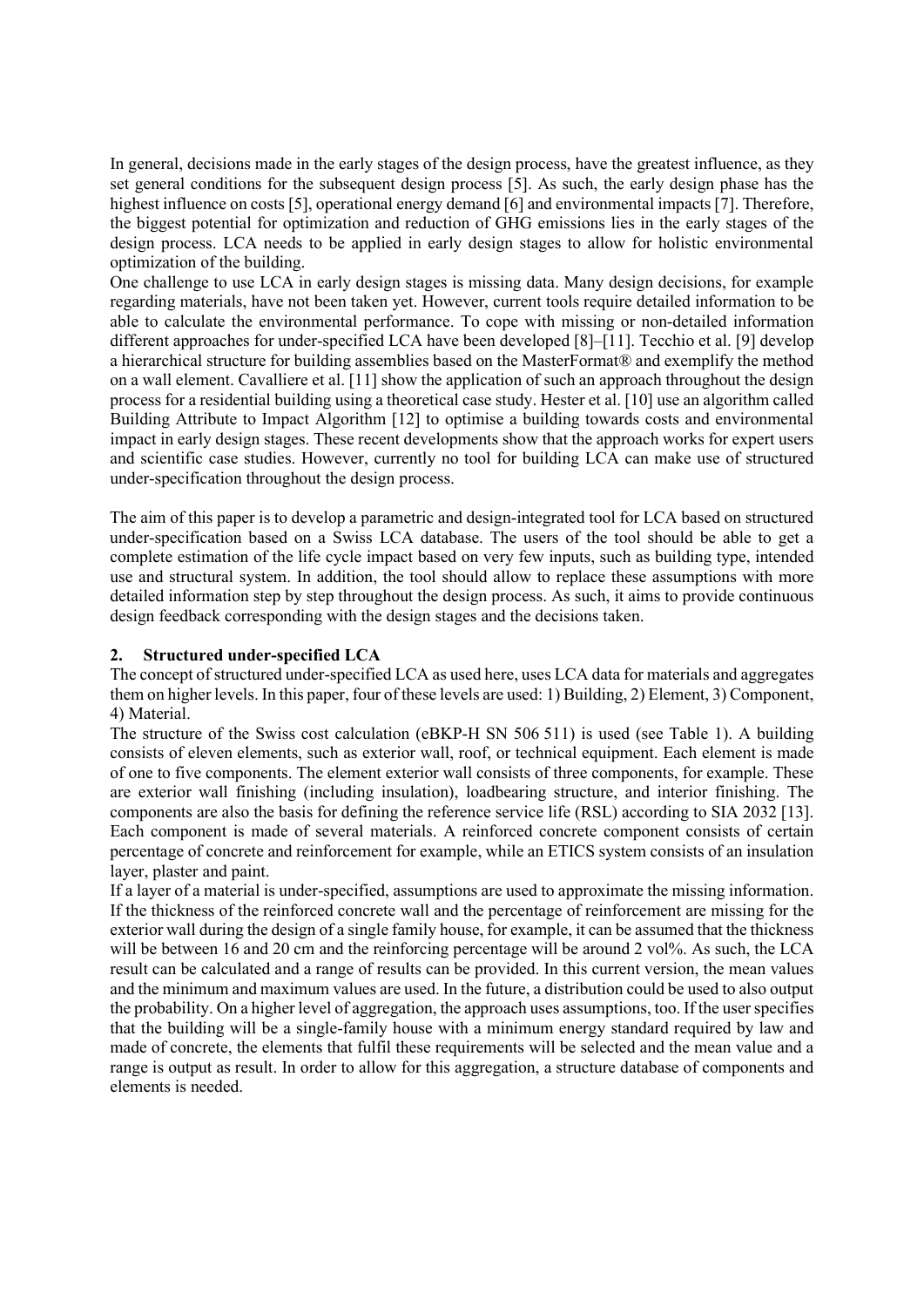<span id="page-3-0"></span>

| <b>Building element</b>       | <b>BKP-H Component</b>                     |
|-------------------------------|--------------------------------------------|
| 1. Base slab                  | C1 Base slab, foundation                   |
|                               | G2 Floor covering                          |
| 2. Exterior wall under ground | C2.1A Exterior wall under ground           |
|                               | E1 Exterior wall finishing under ground    |
| 3. Exterior wall above ground | C2.1B Exterior wall above ground           |
|                               | E2 Exterior wall finishing above ground    |
|                               | G3 Interior wall finishing                 |
| 4. Window                     | E3 Window                                  |
| 5. Interior wall              | C <sub>2.2</sub> Interior wall             |
|                               | G3 Interior wall finishing                 |
| 6. Partition wall             | G1 Partition wall                          |
|                               | G3 Interior wall finishing                 |
| 7. Column                     | C3 Column                                  |
| 8. Ceiling                    | C4.1 Ceiling                               |
|                               | G2 Floor covering                          |
|                               |                                            |
| 9. Balcony                    | C4.3 Balcony                               |
| $10.$ Roof                    | C <sub>4.4</sub> Roof                      |
|                               | F1 Roof covering                           |
|                               | G4 Interior ceiling/roof finishing         |
| 11. Technical equipment       | D1 Electric equipment                      |
|                               | D5.2 Heat generation                       |
|                               | D5.3 / D5.4 Heat distribution and delivery |
|                               | D7 Ventilation equipment                   |
|                               | D8 Water (sanitary) equipment              |

Table 1. Structure of building elements and components

#### *2.1 Structured Database*

The Swiss building component catalogue (Bauteilkatalog) [14] is used as a basis for the structured database. Several categories are used to describe the building with a few input parameters in the earliest design stage. Each category provides several options. An overview of the categories in the database are shown i[n Table 2.](#page-3-1) Each category is described in the following.

|  | Table 2. Categories for structured database |  |  |  |
|--|---------------------------------------------|--|--|--|
|--|---------------------------------------------|--|--|--|

<span id="page-3-1"></span>

| 1 Height  | 2 Use           | 3 Energy standard | 4 Material |
|-----------|-----------------|-------------------|------------|
| Low rise  | Residential SFH | Minimum           | Concrete   |
| Mid rise  | Residential MFH | Above standard    | Masonry    |
| High rise | Office          | Passivhaus        | Timber     |
|           |                 |                   | Steel      |

#### *2.1.1 Height*

This category mainly influences the dimensioning of the structural components. Therefore, the width of the building is not relevant, but three different heights are used to describe the building. *Low rise* includes buildings up to 11 m in height which usually equals up to 3 stories. *Mid-rise* describes building up to 30 m in height or between 4 and 8 stories. *High rise* is used for building with more than 30 m or more than 9 stories.

#### *2.1.2 Use type*

The use type mainly influences the energy demand und the boundary conditions for the calculation of the operational energy demand. Currently, three categories are used: *Residential single-family house*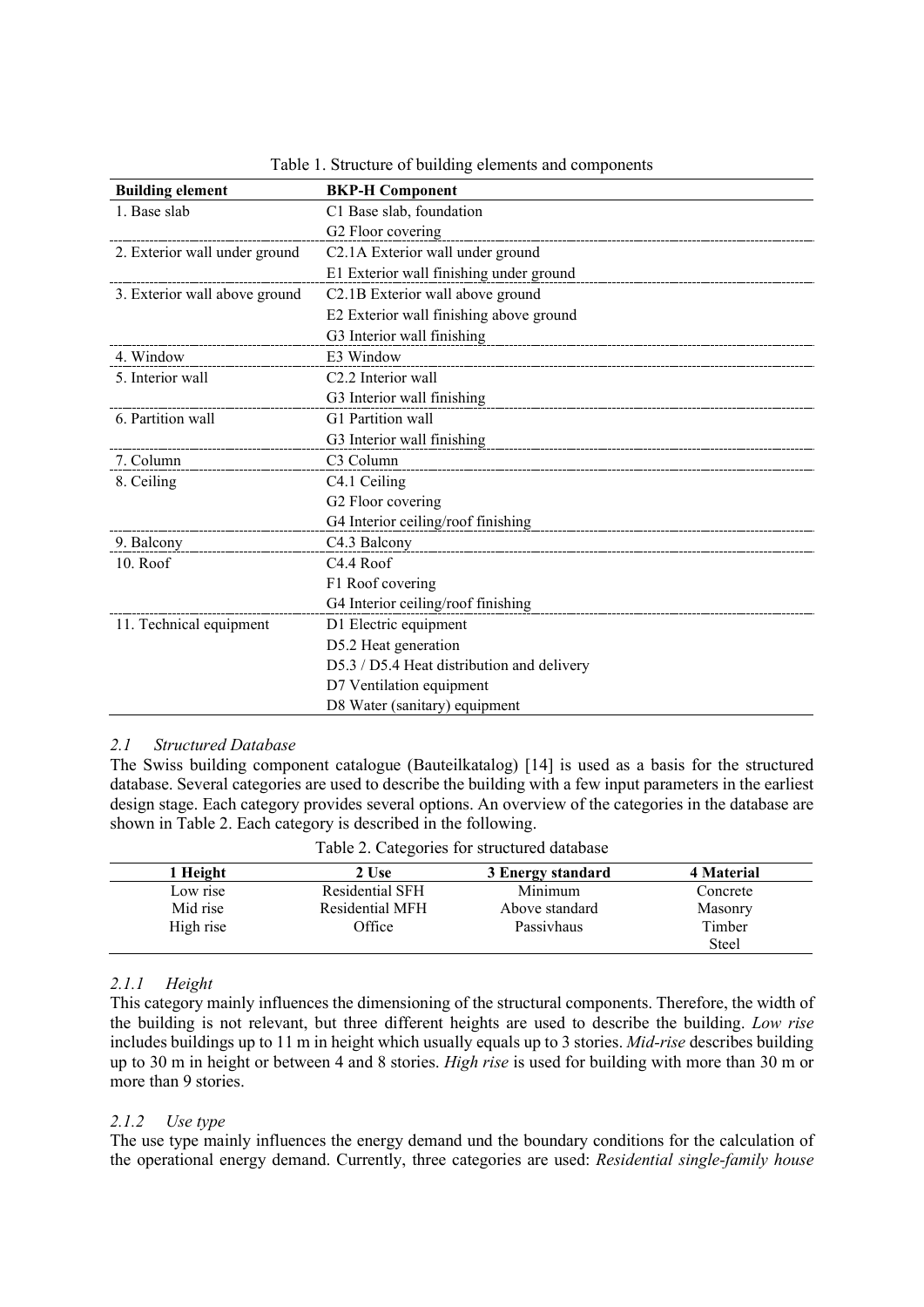*(SFH)*, *residential multi-family house (MFH)*, and *office*. In the future, other types of usage could be added.

#### *2.1.3 Energy standard of the envelope*

Three choices for the energy standard of the external envelope are provided. *Minimum* defines the minimum requirements according to SIA 380. *Above standard* describes current state of the art of low energy buildings. *PassivHaus* uses the requirements needed to receive a Passivhaus certification. The u-values are shown in [Table 3.](#page-4-0)

<span id="page-4-0"></span>

|                                        | U-value in $W/(m^2K)$ |                |                   |
|----------------------------------------|-----------------------|----------------|-------------------|
| <b>Elements</b>                        | <b>Minimum</b>        | Above standard | <b>PassivHaus</b> |
| Opaque (external walls, roofs, floors) | ≤ $0.2$               | ≤0.17          | < 0.15            |
| Transparent (windows, doors)           | 1.3                   | ≤1.0           | $<$ 0.8 $\,$      |

Table 3. U-values for energy standards

#### *2.1.4 Construction system and main materials*

The fourth category defines the construction system and main materials used. Four categories concrete, masonry, timber, and steel are provided. These refer to the main structural system but include different materials. For example, a single-family house of the category masonry can have ceilings made of concrete. The masonry wall could be made of hollow bricks or aerated concrete bricks. These specifications will be added in later design stages. Based on the height of the building and the main material, the components with enough load-bearing capacity are selected. For instance, a high rise building in concrete will have a higher percentage of reinforced steel and thicker wall than a SFH. Currently, the selection is based on estimations without a structural dimensioning and factors such as seismic loads.

#### *2.2 LCA calculation*

The concept of parametric LCA [15] is used to develop a parametric LCA model. The geometry is defined using a 3D model of surfaces, similar to a thermal model. The model includes, ceilings, balconies, etc. that might not be needed for calculating the energy demand but are necessary for calculating the embodied impact.

The primary energy demand and environmental impact of the building are combined in the term *impact* for simplification. It distinguishes between the *operational impact* (I<sub>O</sub>) resulting from the operational energy use of the building (life cycle module B6 according to EN 15978 [16]) and the *embodied impact*  $(I<sub>E</sub>)$  resulting from production and the end of life of the building (modules A1-A3, C3, and C4). The replacement of building components (module B4) is also considered as I<sub>E</sub>. The *life cycle impact* (I<sub>LC</sub>) is the sum of  $I<sub>E</sub>$  and  $I<sub>O</sub>$  (see Equation 1).

$$
I_{LC} = I_0 + I_E \tag{1}
$$

#### *2.2.1 Embodied impact*

The embodied impact  $(I<sub>E</sub>)$  is calculated by multiplying the mass of each material  $(M<sub>i</sub>)$  by the specific *embodied impact factor* of the material (IF<sub>E,j</sub>) (see Equation 2). To determine the mass, first of all, the areas of the different building element surfaces have to be calculated. The surface areas are then multiplied by the thickness and density of the specific material. The density is imported from the KBOB database *Ökobilanzdaten im Baubereich* [17] together with the specific IF<sub>E</sub>. Furthermore, the number of replacements  $(R_i)$  is considered. In this way, the  $I_E$  of every component is calculated and summed up to obtain the  $I<sub>E</sub>$  of the entire building.

$$
I_E = \sum_j (M_j \times I F_{E,j} \times (1 + R_j))
$$
\n(2)

For some materials, such as windows, the KBOB database provides the I<sub>E</sub> per surface area of the element. In this case, the element area  $A_i$  can directly be multiplied with the I<sub>E</sub>.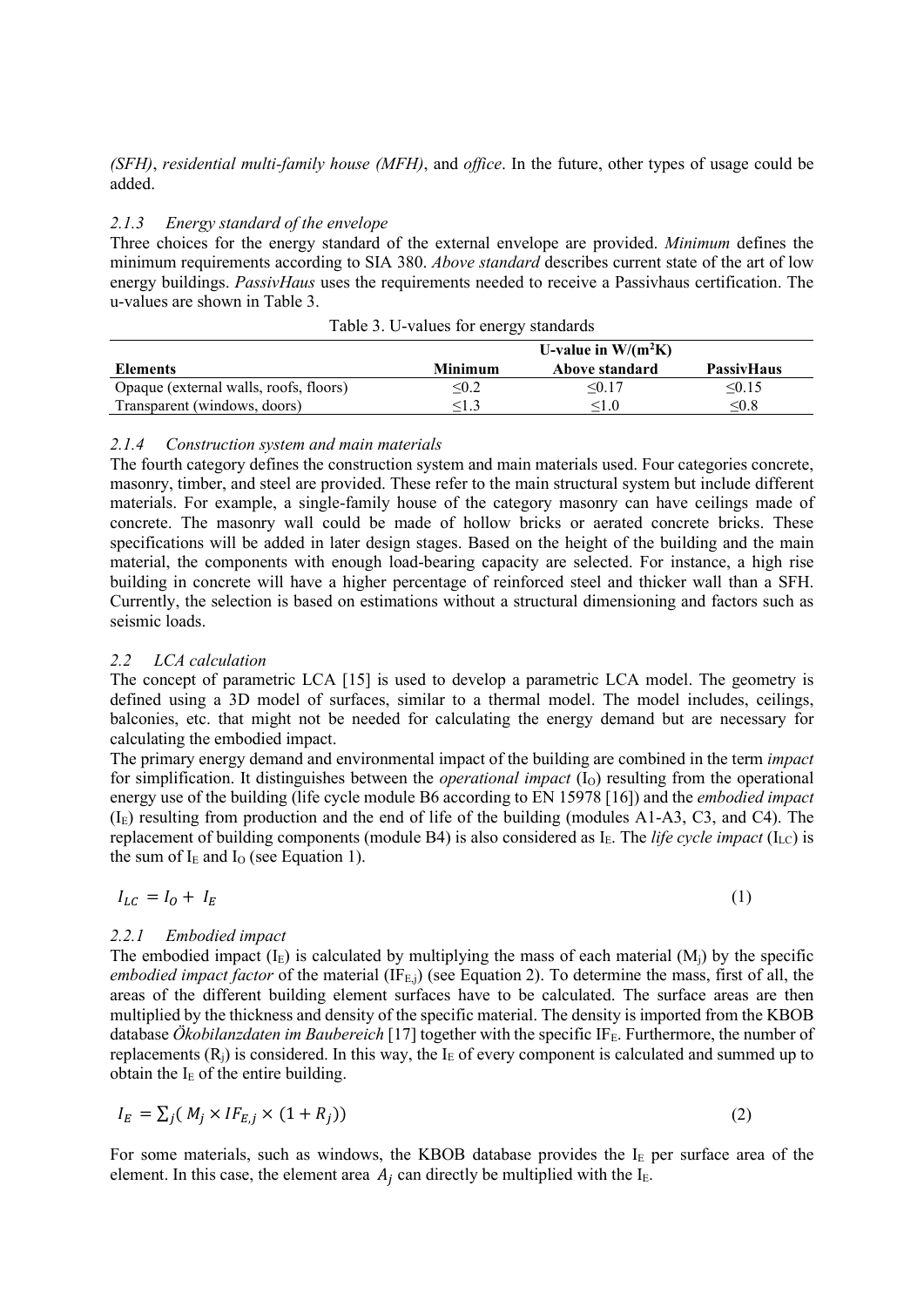$$
I_E = \sum_j (A_j \times IF_{E,j} \times (1 + R_j))
$$
\n(3)

To calculate the number of replacements  $(R<sub>i</sub>)$ , the reference study period (RSP) is divided by the reference service life (RSL) of the building component. The RSP for residential buildings is 60 years in Switzerland. The RSL is defined in SIA 2032 [13]. R is calculated according to equation 4. For example, if a painting possesses an RSL of 20 years, it must be renewed twice within an RSP of 60 years, so R equals 2.

$$
R_j = \left[ RSP/RSL_j \right] - 1 \tag{4}
$$

#### *2.2.2 Operational impact*

The operational impact  $I_0$  consists of the sum of all different kinds of *operational energy demand* during the use phase  $(ED<sub>i</sub>)$  multiplied by the *operational impact factor* of the energy carrier  $(IF<sub>O,i</sub>)$  (see Equation 5). ED refers to the *final energy demand* and is calculated with reference to one year of operation. Therefore, the sum is multiplied by the number of years of the reference study period (RSP). The operational impact factor  $(F<sub>0</sub>)$  depends on the energy carrier employed and is taken from the KBOB database.

$$
I_0 = \sum_i (ED_i \times IF_{0,i}) \times RSP
$$
\n<sup>(5)</sup>

The ED is calculated according to Swiss standards. The calculation approach is described in SIA 380/1 [18]. The ED consists of space heating, hot water demand and electricity demand for appliances and lighting. The standard uses a quasi-steady state monthly energy balance to calculate the space heating demand. The monthly values are summed up to the annual value and added to the warm water demand to provide ED for heating. The simplified approach of SIA with fixed global values for the hot water and electricity demand is used.

The results of SIA 380/1 are the useful energy demand of a building. To account for different kinds of losses within a building and for the performance of the selected heating source (e.g. heat pump or gascondensing boiler), the performance factor (PF) is used. The PF is introduced to describe different types of building services with one systematic approach. To calculate the final energy demand, the useful energy demand is divided by the PF. The ED can also be calculated using other tools for building performance simulation, e.g. Honeybee/Energyplus, and manually input.

The impact factors (IF<sub>O,i</sub>, IF<sub>E,j</sub>) depend on the indicators chosen for the LCA. Equation 7 shows I<sub>FO,i</sub> and IFE<sub>,j</sub> for the indicators used by the Swiss KBOB database for building materials. UBP stand for *Umweltbelastungspunkte* or *eco points*, a single score indicator based on the Swiss *Method of Ecological Scarcity* [19]. The primary energy demand is provided as renewable part (PEr) and non-renewable part (PEnr). Furthermore, Global Warming Potential 100 (GWP) expressed in CO<sub>2</sub>-equivalent as indicator for climate change is used as defined by IPCC [21].

$$
IF_{O,i} = \begin{pmatrix} UBP \\ PEnr \\ PEr \\ GWP \end{pmatrix}, IF_{E,j} = \begin{pmatrix} UBP \\ PEnr \\ PEr \\ GWP \end{pmatrix}
$$
 (7)

#### **3. Design-integrated tool**

The development of the tool for structured under-specified LCA is based on the current version of Bombyx [22]. Bombyx is designed and implemented as a plug-in for Grasshopper, an add-on Rhinoceros 3D. The plug-in is free and available at Food4Rhino<sup>[1](#page-5-0)</sup>. The project is open source, so users can download the whole source code from GitHub<sup>[2](#page-5-1)</sup>.

<span id="page-5-0"></span><sup>&</sup>lt;sup>1</sup> The latest version of Bombyx and example files can be downloaded from[: https://www.food4rhino.com/app/bombyx](https://www.food4rhino.com/app/bombyx)

<span id="page-5-1"></span><sup>2</sup> GitHub source:<https://github.com/Bombyx-ETH/Bombyx>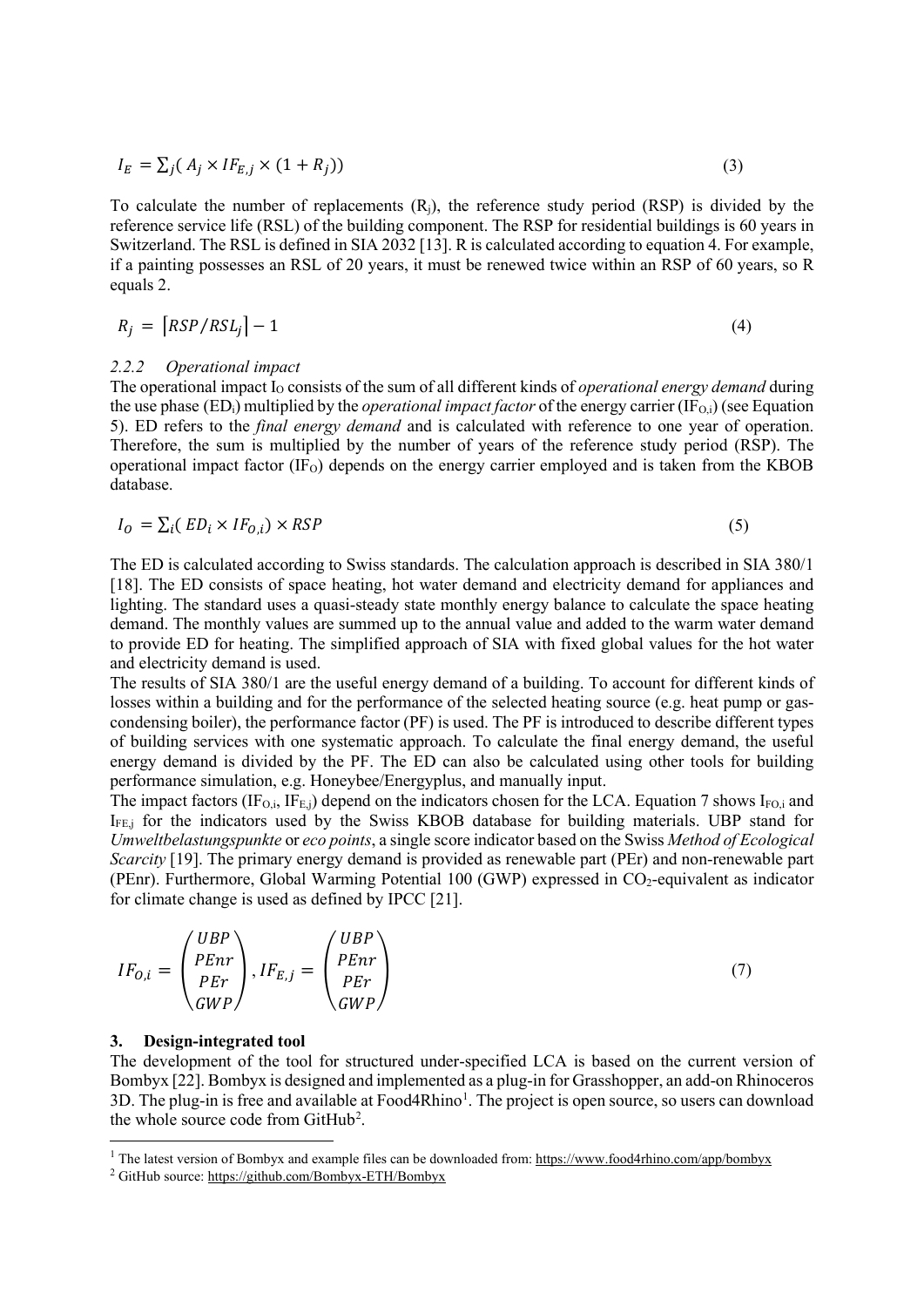#### *3.1 Database*

The material and component data used in Bombyx is stored in a SQL database. In addition to the LCA data, physical properties such as thermal conductivity are saved with the materials. In the future, further properties could easily be added. The categories defined above are added on component and element level to allow to filter the elements, components, and materials. The filtering occurs on different levels. If the material type timber is specified, only materials that belong to this category are used for example. If a Passivhaus standard is selected, only exterior walls with a u-value equal or below  $0.15 \text{ W/(m}^2\text{K})$  are used.

#### *3.2 Workflow*

The workflow is exemplified by a case study. The building is modelled in Rhino using surfaces only. The surfaces are assigned to predefined layers corresponding with the eleven elements (see [Figure 3\)](#page-7-0). The predefined Grasshopper script reads in the area and orientation of these surfaces to generate a thermal model and calculate the bill of quantities. In the Grasshopper viewport, the specification of the materials and the technical system is done. On the building level, only the four inputs height, use, energy standard and main material are needed (see [Figure 1\)](#page-6-0). This provides all necessary information for the calculation of the embodied impact, but also the operational impact. For example, if the energy standard PassivHaus is selected, the tool filters the exterior walls that match the u-value of 0.15 or below. The uvalue is mostly influenced by the thickness of the insulation layers in this case. For an ETICS system on a masonry wall, this would mean 24 cm of EPS insulation, for example. Based on the filtering, the average values of all construction that fulfil this criterion will be retrieved from the database.

If the building should be specified in more detail in later design stage, the next level can be added. On the element level, more details for every element can be specified (see [Figure 2\)](#page-6-1). This will apply more detailed filters, narrowing down the potential solutions and therefore providing a smaller range for the LCA results. The way to output the results stays the same. Following this approach, a component level can be added and finally a material level, to specify each material explicitly and have a final, deterministic LCA result.



<span id="page-6-0"></span>

Figure 2. Simplified input on element level

<span id="page-6-1"></span>The results are given out in the Rhino viewport. Next to the numerical results, visualisations are shown (see [Figure 4\)](#page-7-1). A scale visualises the absolute performance based on benchmarks provided by Hollberg et al. [23]. The colour coding of the building elements in the 3D model shows the performance of the selected elements compared to the available options in the database. This can support users in identifying optimisation potentials regarding the embodied impact.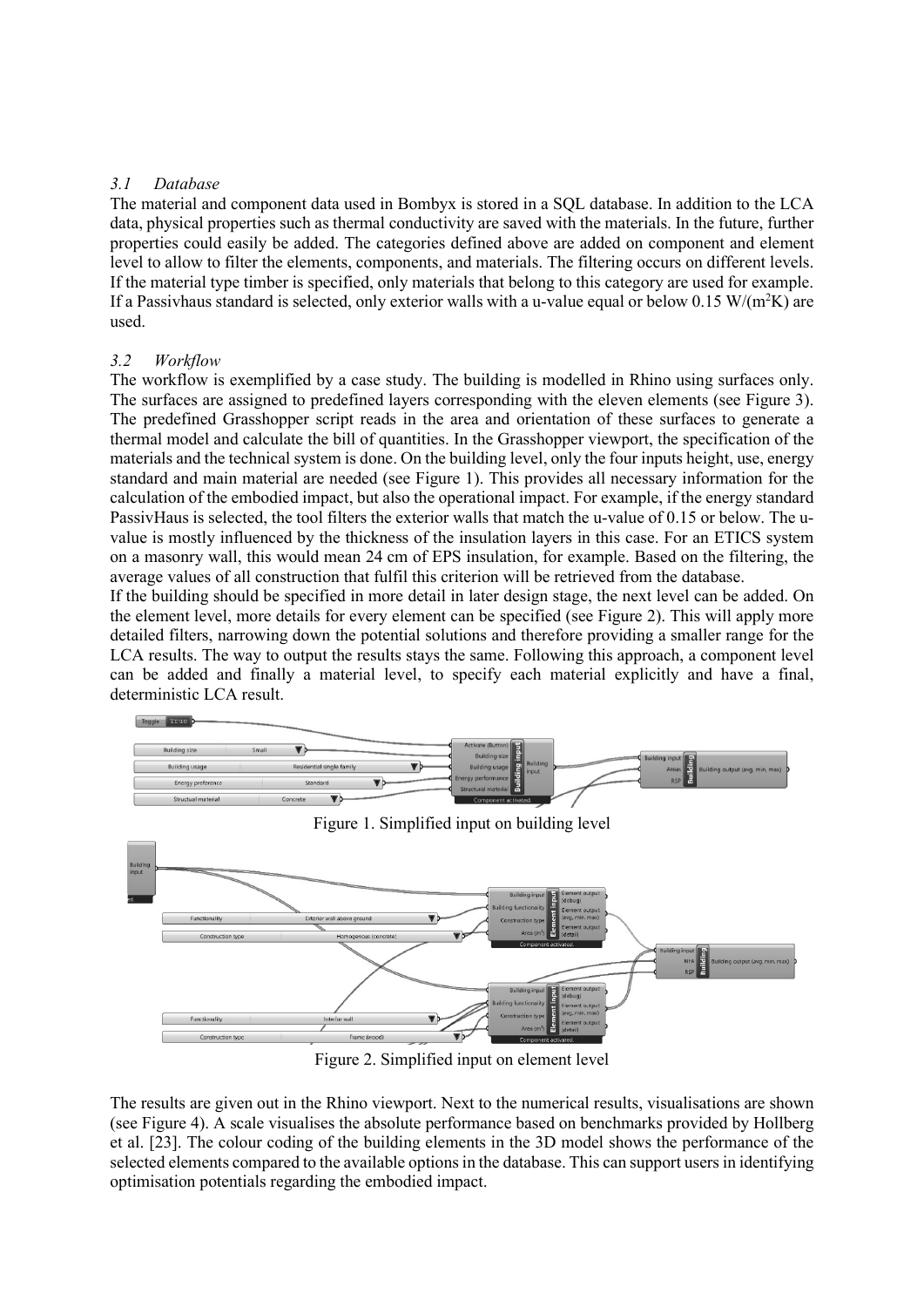

<span id="page-7-0"></span>Figure 3. Input of geometry via color-coded layers



<span id="page-7-1"></span>Figure 4. Visualisation of results (including total GWP and GWP per building component)

#### **4. Discussion**

This paper describes the implementation of structured under-specified LCA in a parametric design tool for the Swiss context. The database used to filter and give out under-specified design options is based on the Swiss Bauteilkatalog [14] using most typical building components in Switzerland. This will be sufficient for state-of-the-art constructions, but does not allow to integrate novel, innovative solutions into the assessment. As such, the building component catalogue and the structured database should be extended continuously. In addition, further properties should be integrated into the material catalogue, allowing to connect further analysis methods to the under-specified workflow, e.g. daylight or Life Cycle Costing (LCC). Further, categories can be introduced to allow for more accurate predictions of the LCA results.

The tool was developed to allow for the application of LCA in the crucial early design stages to indicate optimisation potentials at a time when major design changes are still feasible. Previous implementations of the parametric LCA approach showed that students were able to save about 16% of GHG emissions throughout the building's life cycle compared to their initial design variant [24]. Furthermore, it was shown that their design caused about 30% less GHG emissions compared to a reference group that did not use such a tool during the design process. This shows the big potential of integrating simplified LCA for design optimisation into early design stages. Further case studies with practicing architects will be needed to confirm this potential.

Currently, the tool has been developed for Switzerland using Swiss data. Nevertheless, the method is applicable globally and can be easily scaled up. The basic requirement is a database with LCA data on building materials. Besides Switzerland, other countries develop national databases, e.g. ökobau.dat in Germany. In addition, Environmental Product Declarations (EPDs) can be used to establish a database.

#### **5. Conclusions**

This paper showed the implementation of a structured under-specified LCA approach into the design process using a tool within the parametric design environment. Using a structured database precalculated LCA values for typical building components in Switzerland, allows for quick feedback regarding environmental impacts over the whole life cycle in every design phase. From just defining four input parameters in the first building level, to finally defining each material, the approach makes sure that the LCA is calculated as accurately as possible in each stage. The presented approach can be scaled up and adapted to the needs of other national contexts in the future. It facilitates environmental performance optimisation of buildings. As such, it supports making use of the big potential the building sector has regarding contributing towards climate action (UN SDG 13).